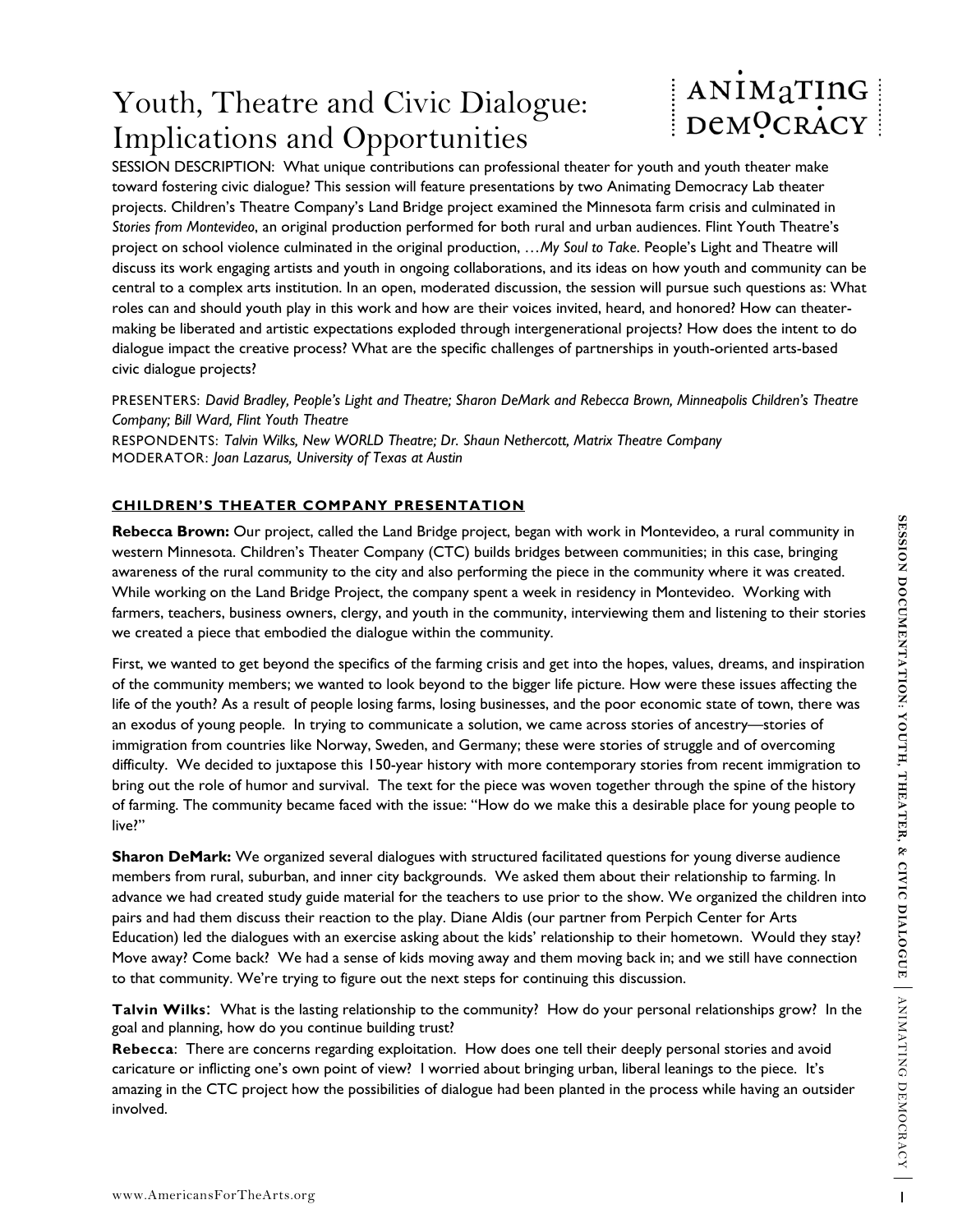**Shaun Nethercott**: There are also issues of agency. Young people have the right to be the subjects in their own stories and to shape a performance about them. It's the concept of being the architect vs. the recipient of the experience.

**Joan Lazarus:** There's also the idea of theatrical ethnography. What are the implications of changing the dialogue?

**Joan:** How does the identity of the organization stay intact? Is some part of it connected to the organizations mission?

## **FLINT YOUTH THEATRE PRESENTATION**

**(Note:** See also the Flint Youth Theatre case study at: www.americansforthearts.org/pdf/adi/fyt\_casestudy.pdf)

**Bill Ward:** Three years ago, Flint Youth Theatre did a play called . . . *My Soul to Take* in response to the shootings at Columbine High School. In the development phase, there was a shooting in Flint by a six-year-old boy who shot and killed a student. The event added gravity to what we were doing.

Gillian Eaton, a theater director and educator, conducted process drama sessions to inform development of the script. In the process drama called *Michael*, students were invited to take on the role of behavioral psychologists to aid in the finding of a missing boy named Michael. Clues were given to the students who acted out their theories of what had happened to him. In *The Pied Piper of Hamlet* process drama, students took on the roles of town council, the parents, and the children themselves and tackled issues of how an unsafe place become a safe place and vice versa

**Joan:** Remember, someone asked what would happen if all the children were missing? In some schools the answer was get more. (shrugs shoulders)

**Bill:** This was incorporated into play: the idea that children are disposable. We even had parents shopping for new kids to replace the damaged ones.

Another scene (which evolved from a process drama exercise called *Art Gallery)* was an art exhibit. We purchased a gun and had it sit in a plexi-glass case at center of stage. There was this imaginary museum with a gallery opening and people responded to the gun as though it was art.

When we started the project we introduced ourselves as drama specialists, but we never revealed that we were doing a play about shootings because we wanted honest answers. In the case of *Michael,* it didn't take too many steps (for kids to infer) that Michael was angry and would come back to school with a gun.

We are that this was incorporated into player the video state. We are that particles into the proportion and that is the player shares and that is the player state. We purchased a good in earth with a pair-field that it i **Sue Wood, . . .***My Soul to Take* **project director:** We used study circles as the approach for a community-wide dialogue. Each circle met twice before the production, once during the performance, and twice after. We deliberately involved the Beecher community, where the young girl was shot; our experience working with them was nonetheless difficult. One misstep caused them to feel that their tragedy had been appropriated by someone else. The challenge was about honoring what has happened in a community truthfully developed. This became a learning experience for us.

**Woman:** What was the children's response to the play?

**Bill:** They were engaged; and thankful for the truth. There was no honest exploration in their classrooms. The responses were to the heart. Some kids said this is what they had been feeling; what they had to say and hadn't been able to.

**Joan:** What lingers for you now?

**Bill:** We're a theatre with artists interested in these types of projects. We're not a social agency or civic place. The question is do we adjust the organization's role to engage children in these types of dialogues.

# **PEOPLE'S LIGHT & THEATRE PRESENTATION**

**David Bradley:** People's Light and Theatre is the second largest theatre in the Philadelphia area making a place for young people integrally. Developed in 1974, we made a theatre where there wasn't a lot going on. Students from 18 high schools come to see plays—sometimes the work is connected to the curriculum, sometimes it isn't. Typically, our work isn't issue based, but about the process of art making being its own civic dialogue, that is, telling its own story.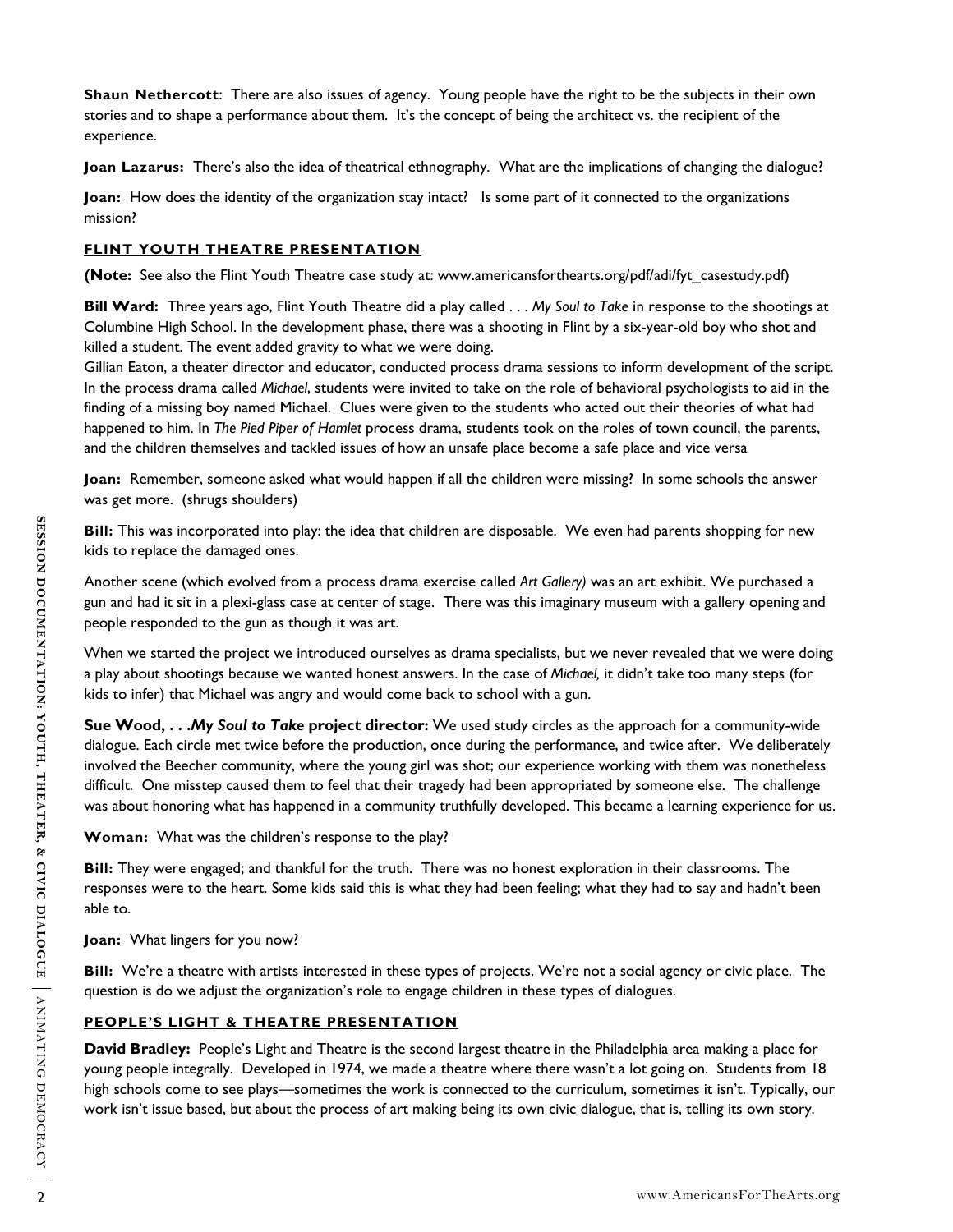For example, even as we were doing Shakespeare, the process was opened up for opportunity to change the text by working with metaphor. This brings up issues of who has a voice, and who doesn't.

One of our projects was a series of performances called 'Power Plays,' which were scenes about thinking about power on both basic and international levels.

Presently, the company is trying to diversify. One of our current projects is exploring how we embrace the populism that is inherent in whom we are as a nation by showing American plays a s a response to September  $11<sup>th</sup>$ .

#### **QUESTIONS AND REFLECTIONS BASED ON THE PRESENTATIONS**

#### **Challenges of Issue-focused Dialogue with Youth**

- How do you situate the work of art in relation to the community, especially with issues of violence? How do you ask kids to respond to an issue when they may experience that issue in their personal life? From their point of view, it could be very upsetting to recreate their experience publicly. How do you ask people to engage in a way that doesn't manipulate them? How do we get away from re-oppressing and re-abusing the cast and audience? (Shawn Nethercott) Have decompression times. Build in journaling, talking, processing. Don't stir things up and then leave. (Joan Lazarus)
- How do you acknowledge disclosures? What do you do with that kind of a response? (Joan Lazarus)
- How do you express a voice over time? And create a safe space for that over time.
- There's the role of pedagogy. How do you foster coequal discussions? (Shaun Nethercott)

#### **Issues of authenticity and voice; naming and framing the issue**

- Who's voice should we be hearing, and are we filtering children's voices through adults? What place is there for authentic young people's voices? (Joan Lazarus)
- **Exues of authenticity and voice; naming and framing the issue<br>
Who's vivors entoucle we be hearing challocars voices chromatical Marting Comparison (For authentic young people's vivices' (loan Lanarus)<br>
It dialogue compar** • Is dialogue coming from within or without the community? Once, we made a classic mistake. A work was created with fourth and fifth graders about the environment and work conditions in auto plants. The woman who led the discussion really coached them during the discussion. We realized you have to allow their voice; adults should shape but not lead. Where does the topic come from? How do children and young people choose topics? What I feel about violence in the community is not what would be felt by a 12 year old. (Shaun Nethercott)
	- Working with CTC, all I thought about was how am I going to make this piece. I'm making work and trusting that there were ambiguities and points of entry for the audience to respond; to create dialogue between the audience and the action. I don't want to take responsibility for that as an artist. I want there to be different perspectives. (Rebecca Brown)
	- One of the questions that occur to me is whether we have begun to distrust the power of metaphor. Is it possible to create the metaphor and let other people find their way into it? (woman)

### **What responsibility does a theater for young people have in continuing the dialogue within the community?**

- Any response to a work of art goes on and on. And in saying that, we can't go all the way through with a community: it's all just phases. If a work of art has impact, the dialogue will continue regardless. The work of art is larger than the moment. (David Bradley)
- You have responsibility. You've walked over the threshold. Sometimes you've opened a door [around an issue] but as a theater organization, you can't necessarily keep it open. (Bill Ward)
- We work with a group of youth and the goal is retention. The more they learn about their lives, the more involved they become. As a result, do we have accountability? How do we deal with this information? In many cases, they look to us as a retreat and as a way of getting out of their situations, and meanwhile, we're